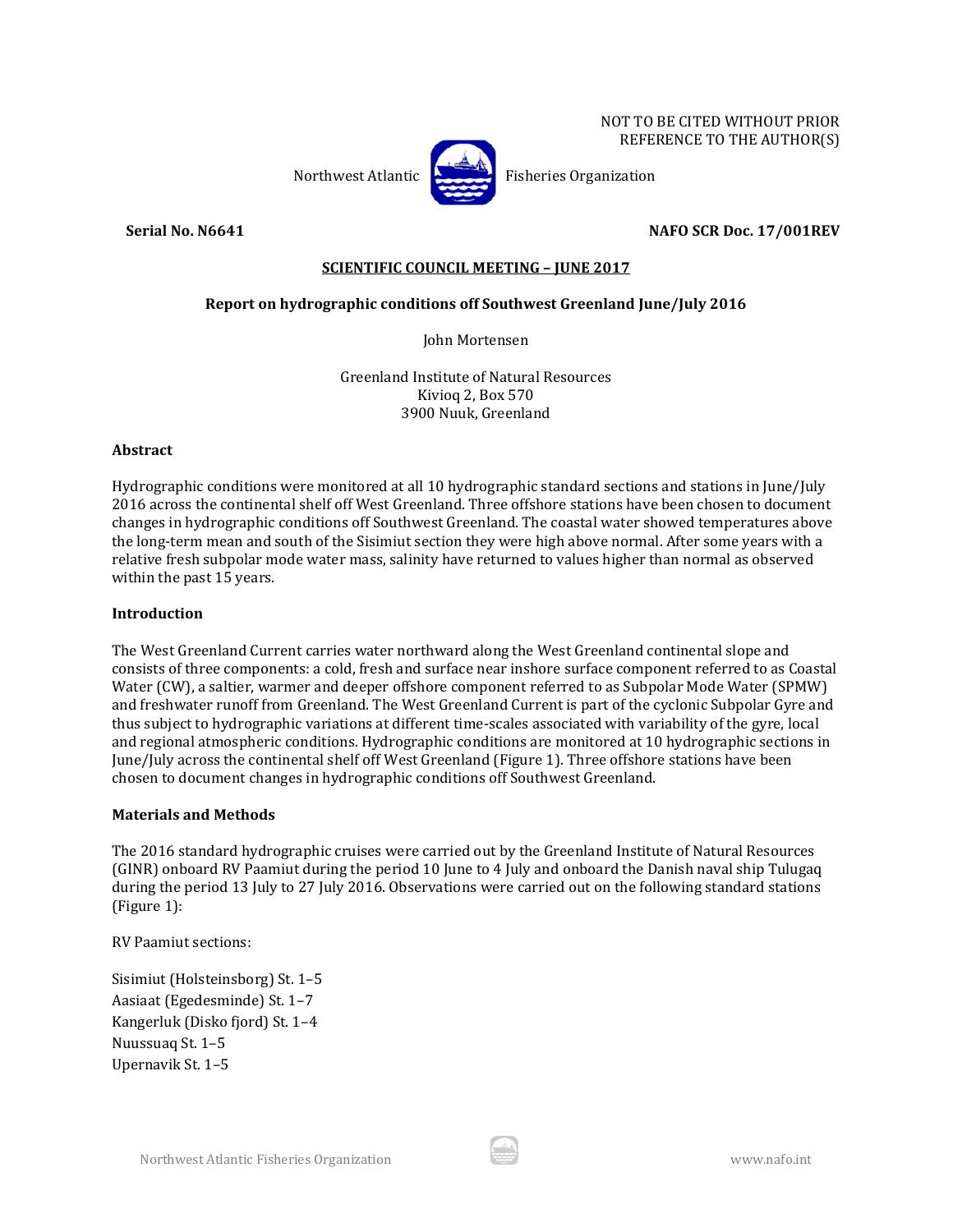Tulugaq sections:

Cape Farewell St. 1-5 Cape Desolation St. 1-5 Paamiut St. 1-5 Fyllas Banke St. 1-5 Maniitsoq St. 1-5 Sisimiut St. 0-5

Hydrographic data were collected by a SBE 25plus onboard RV Paamiut, whereas it was collected by a SBE 19plus onboard Tulugaq. The instruments were respectively pre- and post-cruise calibrated by the manufacturer. The collected data were averaged to 1 m vertical bins.

#### **Results and Discussion**

West Greenland usually experiences warmer than typical conditions when the North Atlantic Oscillation (NAO) index is negative. The highest annual mean air temperature ever reported for Nuuk occurred in 2010 with a strongly negative NAO. In 2016, Hurrell station-based winter NAO (DJFM) index was weakly positive (0.98). This was reflected in the annual mean air temperature at the Nuuk weather station in 2016 (0.5 $^{\circ}$ C), which was 1.9°C above the long-term mean (1981-2010), and warmer than the previous 5 years (Cappelen, 2017).

Average water properties between 0 and 50 m depth at Fyllas Banke Station 4 (FB4) in June/July are used to monitor the variability of the Coastal Water (CW) component of the West Greenland Current (Figure 2). After a temperature drop in 2015, the temperature in 2016 experienced a significant increase to levels which have not been observed since the start of the 1980's; with temperatures 2.12°C higher than the long-term mean (1981–2010, Tmean=1.69°C). Conversely, the salinity of the CW stopped its positive trend, which started around 1970. In 2016 salinity was 0.29 below its long-term mean  $(S_{mean}=33.27)$ .

Average water properties between 0 and 40 m depth at Fyllas Banke Station 2 (FB2) in June/July have previously been used to monitor the variability of the sea surface waters off West Greenland (Figure 3). Though the two stations (FB2 and FB4) should tell the same story, they do not. After a negative temperature trend between 2005 and 2015, the temperature in 2016 experienced a significant increase to levels which have not been observed since mid 2000's; with temperatures 1.94°C higher than the long-term mean (1981– 2010,  $T_{mean}$ =1.90°C). The salinity of the sea surface layer continued its slightly negative trend, which started around 1970. In 2016, salinity was 0.49 below its long-term mean  $(S_{mean}=33.42)$ .

Note that the late occupation of the southern standard sections in 2016 might have biased the temperatures and salinities values presented in Figure 2 and 3 towards warmer and fresher conditions. During the construction of the temperature depth average values for FB2 in Figure 3 the convention is to subtract 1°C from the depth average value if the station is occupied in July.

The short-term variability that take place at FB2 (0-40 m) and FB4 (0-50 m) are illustrated for two occupation in 2016:

| 13 May 2016:  |                 | T <sub>mean</sub> | S <sub>mean</sub> |
|---------------|-----------------|-------------------|-------------------|
|               | FB <sub>2</sub> | 0.77              | 33.47             |
|               | FB4             | 0.56              | 33.37             |
| 22 July 2016: |                 |                   |                   |
|               | FB <sub>2</sub> | 4.84              | 32.93             |
|               | FB4             | 3.81              | 32.98             |

Temperature and salinity of the SPMW component of the West Greenland Current started to increase towards the end of the 1990s (Figure 4), coinciding with changes in the Subpolar Gyre where warm and saline water from the Subtropical Gyre entered the Subpolar Gyre. At the end of July 2016, water temperature in the 75–

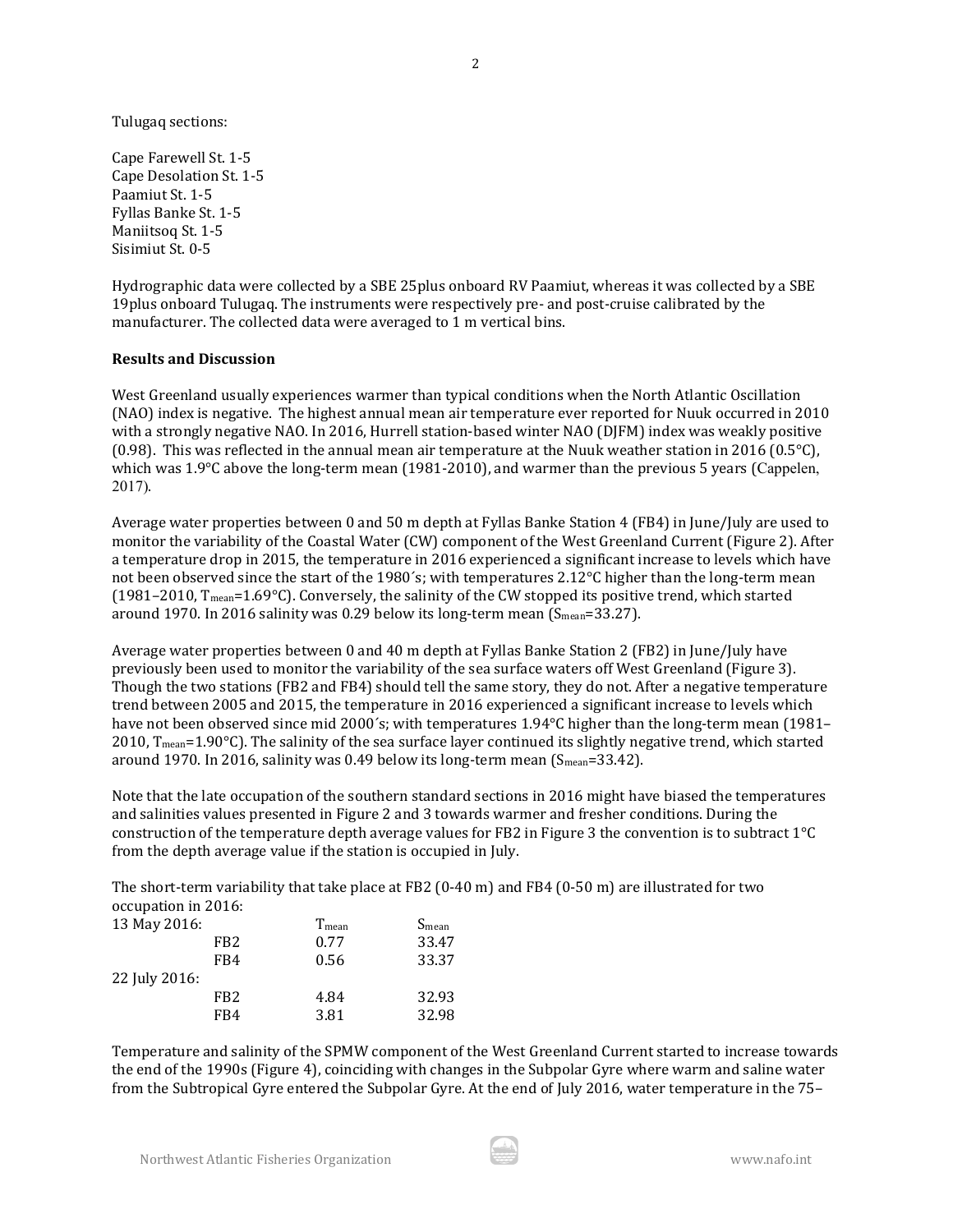200 m layer at Cape Desolation Station 3 (KD3) was 5.17°C and salinity was 34.94, i.e. 0.52°C and 0.06 above the long-term mean (1992-2010) respectively.

SPMW referred to by others as Atlantic Water or Irminger Sea Water and with salinity greater than 34.95, were observed at stations on the Cape Farewell, Cape Desolation and Paamiut section off the west coast off Greenland in July 2016 (Figure 5). Waters with salinities in the range 34.88 to 34.95 could be followed from the Cape Farewell section in the south (59°N) to the Maniitsoq section in the north at 65°N. North of the Maniitsoq section, the SPMW core becomes gradually colder and fresher with distance. Core properties of the SPMW at Upernavik section  $\sim 73^{\circ}$ N) measured at Upernavik 5 300 m depth to 2.79 $^{\circ}$ C and 34.45 potential temperature and salinity respectively. Similar levels were found the two previously years at 264 m depth at Upernavik station 4, potential temperature and salinity were 2.86°C and 34.36 in 2015; compared with 2.57°C and 34.33 in 2014 respectively.

The highest temperature observed off the west coast off Greenland during the measuring campaigns in June/July 2016 was at the Cape Desolation section in the subsurface SPMW mass. This water mass is associated with the subduction processes which occur in the area around Cape Farewell when SPMW leaves the Irminger Sea and enters the Labrador Sea.

The lowest temperature observed off the west coast off Greenland during the measuring campaigns in June/July 2016 was north of the Sisimiut section and was associated with Baffin Bay Polar Water (BBPW).

#### **Acknowledgements**

I/we would like to thank the crew of Tulugaq and RV Paamiut.

#### **Reference:**

Cappelen, J. (2017): Greenland - DMI Historical Climate Data Collection 1784-2016, DMI Report No. 17-04.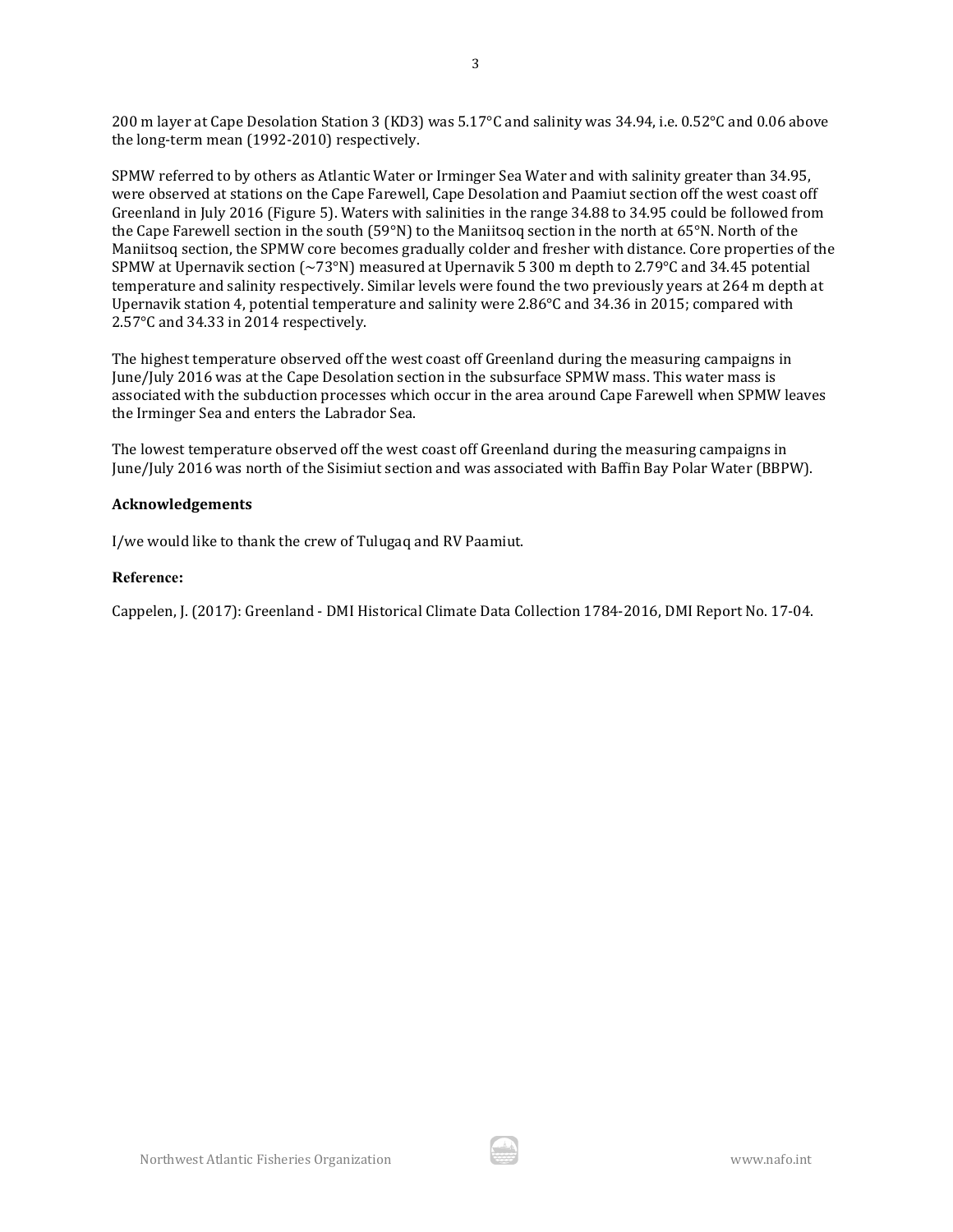

Fig. 1. Position of the hydrographic stations occupied off West Greenland during two cruises in June/July 2016. FB4 (located at the continental slope) and FB2 (located over the continental shelf).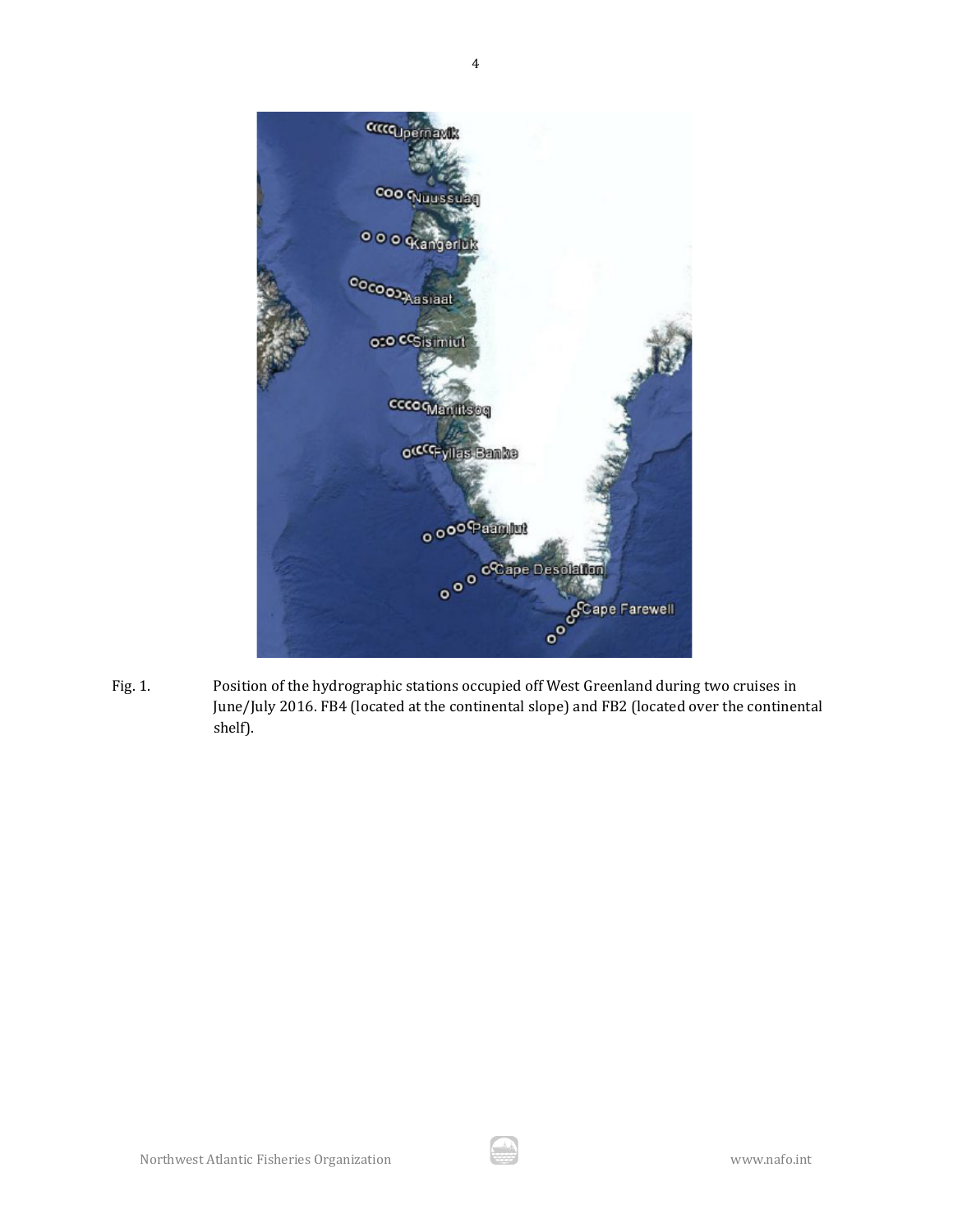

Fig. 2. Time series of mean potential temperature (°C, top) and salinity (bottom) from the Fyllas Banke continental slope (station 4, 0–50 m) with measurements in June/July for the period 1952–2016. The red curves are 5 year running mean. The temperature has not been subtracted one °C in order to compensate for the late sampling time (see text).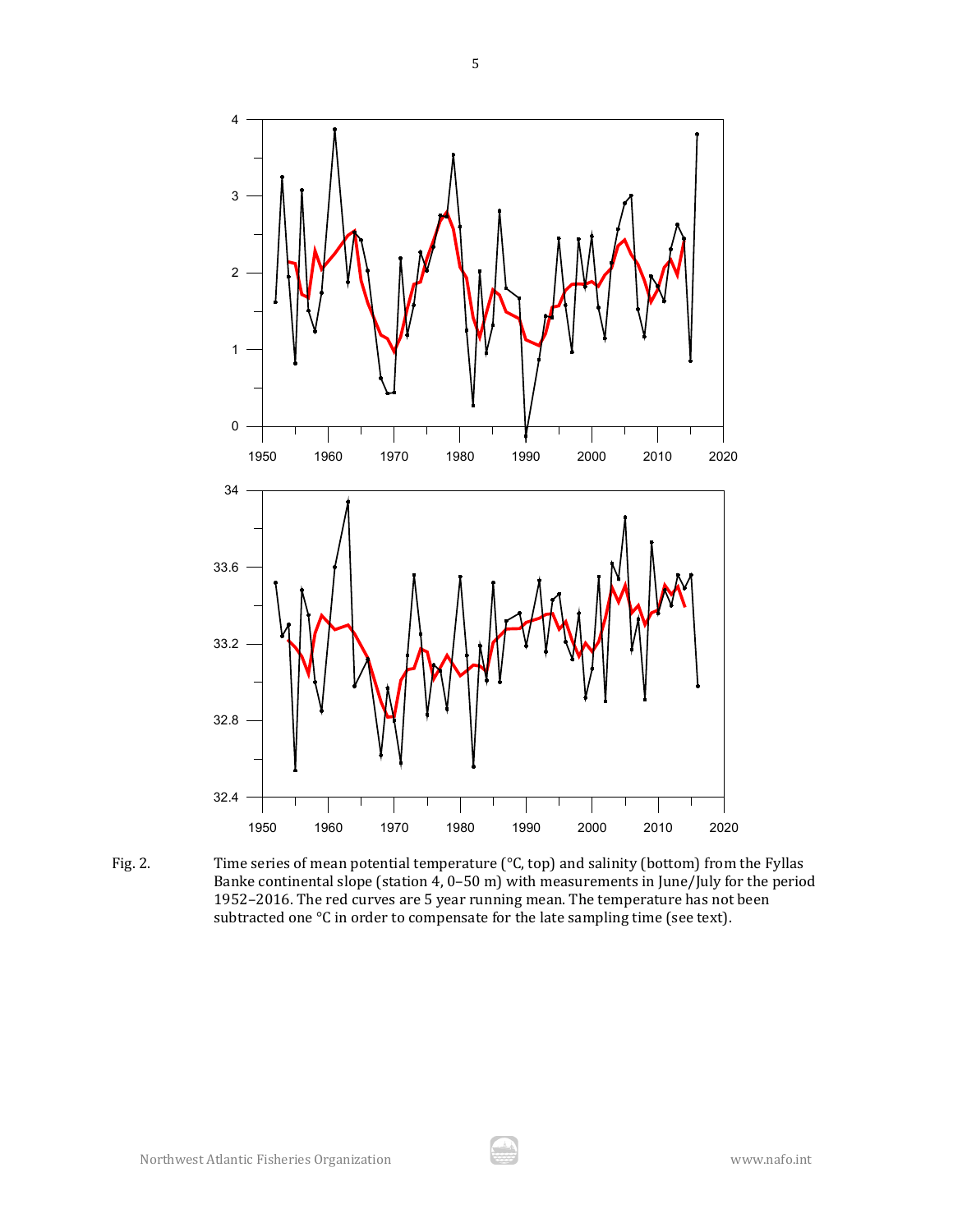

Fig. 3. Time series of mean potential temperature (°C, top) and salinity (bottom) from the Fyllas Banke continental shelf (station 2, 0–40 m) with measurements in June/July for the period 1950–2016. The red curves are 5 year running mean. The temperature has been subtracted one °C in order to compensate for the late sampling time (see text).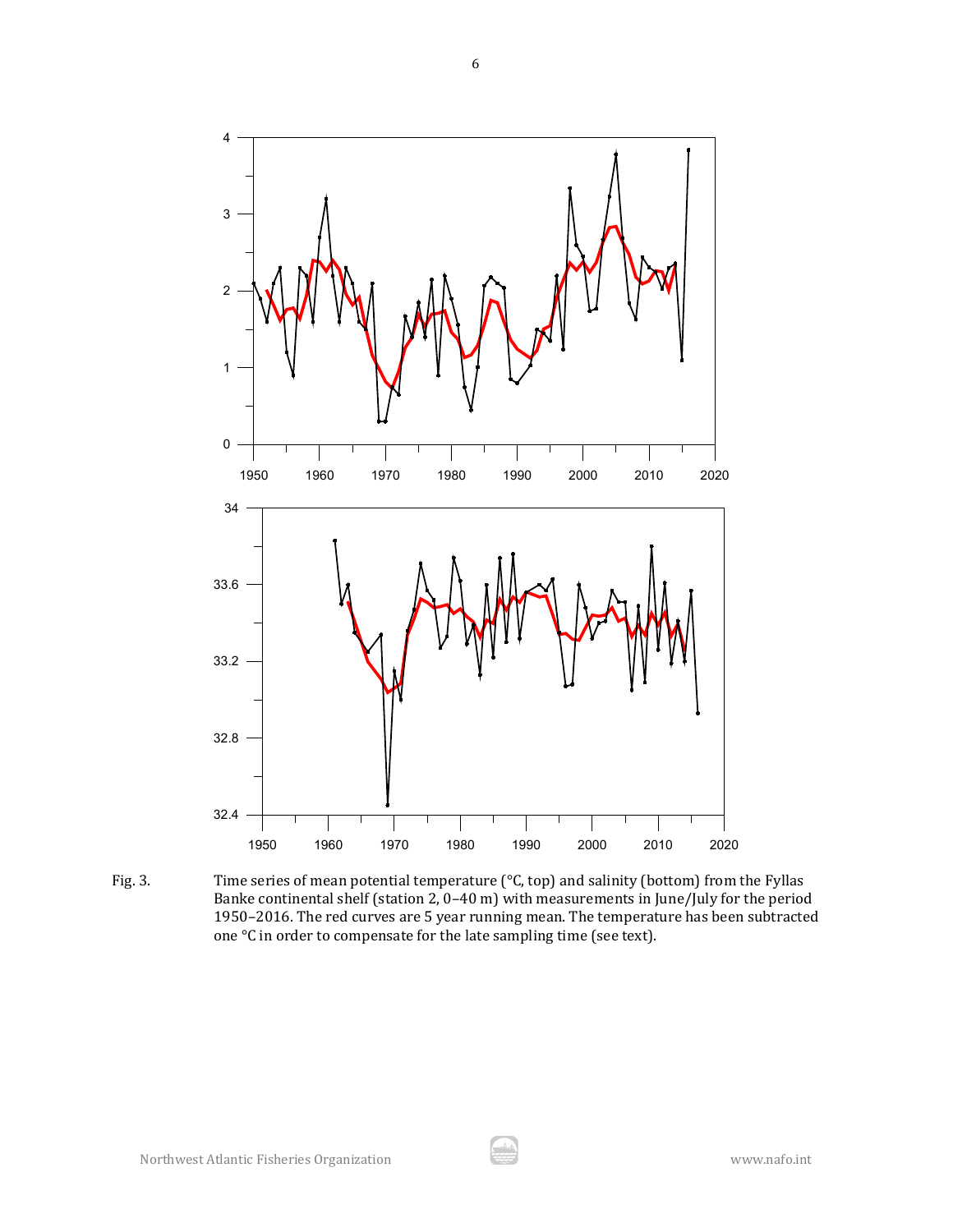

Fig. 4. Mean potential temperature (°C, top) and salinity (bottom) for the depth range 75-200 m at Cape Desolation 3 (60.47°N, 50°W) June/July 1959-2016. Blue colors indicate observations obtained early in April.